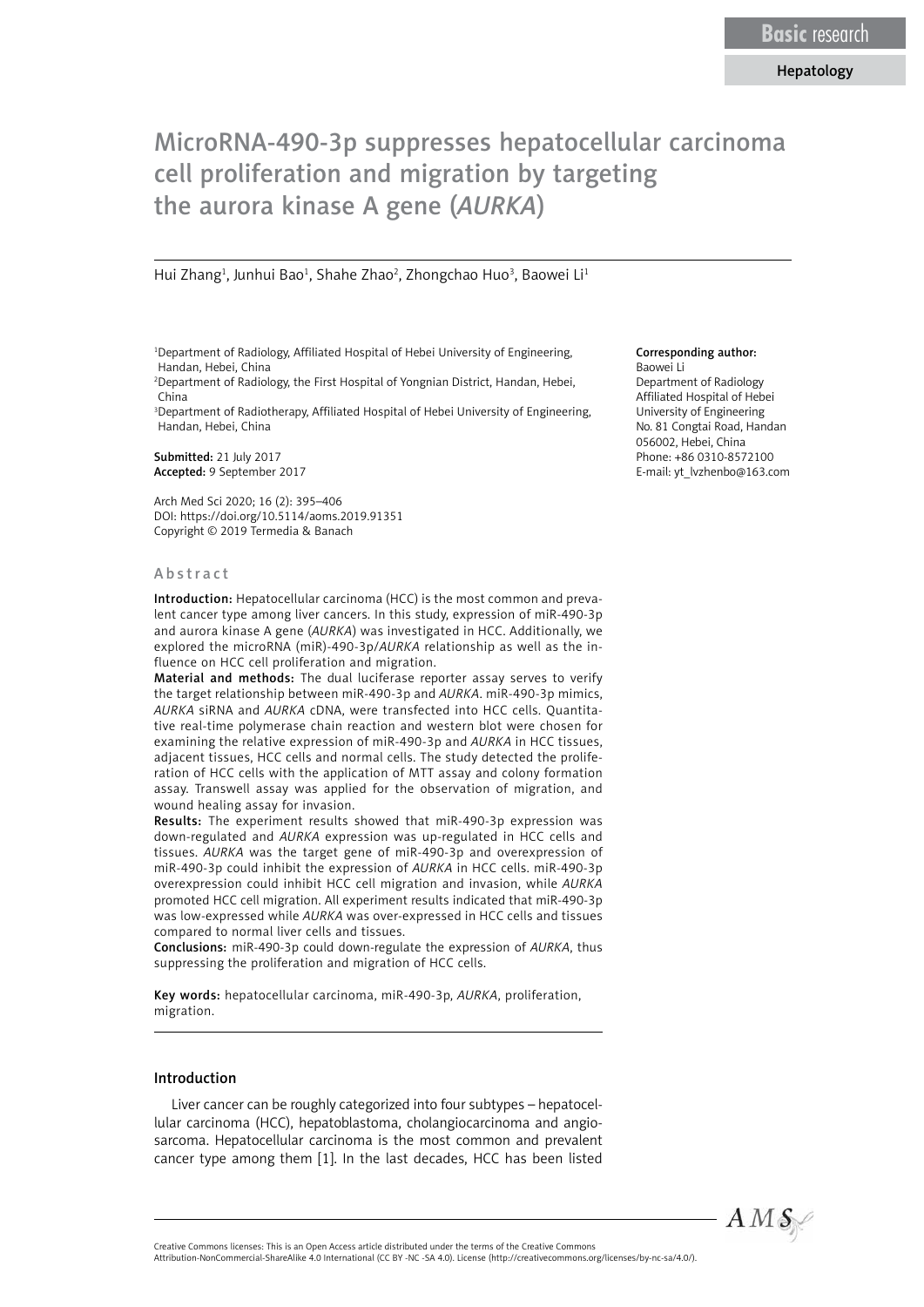as one of the five most common malignancies worldwide [2]. In 2015, about 4.3 million patients suffered from HCC and 2.8 million people died of the disease in China [3]. Approximately 70% of HCC patients who underwent liver transplantation or surgical resection still faced a higher risk of recurrence in 5 years [4]. In addition, the 5-year overall survival rate of HCC is considerably low, which forebodes a poor prognosis [5]. This condition prompted researchers around the world to focus on the mechanism of HCC and identify new clinical treatments for the patients. Some biomolecules have been confirmed to play vital roles in the progression of HCC, such as adrenomedullin [6] and cyclooxygenase-2 (COX-2) [7]. In recent years, the co-relationship between microRNAs and their target genes, and its effect on the carcinoma cells, has become a research hotspot, and HCC is no exception.

MicroRNA (miRNA) is a kind of endogenous small RNA with a length of about 20 to 24 nucleotides. MiRNAs can function efficiently in the pathogenesis of many malignant carcinomas as either an oncogene or tumor suppressor [8–10]. For example, Zhao *et al.* found that miR-630 functioned as an oncogene in renal cell carcinoma [11]. Wang *et al.* found that the dysregulation of miRNA-222 exerted an influence on the metastasis and invasion of thyroid cancer cells [12]. Li and Luo revealed the possible acceleration of nasopharyngeal carcinoma by miR-27a-3p overexpression [13]. The aberrant expression of miRNA will also influence the progression of HCC. Li *et al.* demonstrated that miR-146b-5p could inhibit migration, proliferation, invasion and induced cell apoptosis in both *vitro* and *vivo* [14]. Ge and Gong reported miR-590-3p involvement in HCC progression and suppression of HCC cells' growth by targeting the gene *TEAD1* [15]. Numerous miRNArelated studies have revealed that the progression of HCC might be related to different miRNAs and their target genes.

After considering previous studies, a widely researched miRNA in many kinds of carcinomas, miR-490, was selected as the topic of our study on HCC. Many studies have reported that miR-490 could influence progression of different tumors though regulating multiple genes. Jia *et al.* found that miR-490 inhibited the progression of breast cancer through down-regulating the expression of *TNKS2* [16]. Chen *et al.* reported that miR-490 targets the gene *PIK3CA* to inhibit tumor growth in renal carcinoma cells [17]. Chen *et al.* reported that miR-490 would suppress ovarian tumorigenesis and progression of epithelial carcinoma by targeting the gene *CDK1* [18]. Moreover, Zhang *et al.* found that miR-490-3p modulated HCC cell growth through targeting *ERGIC3* [19], which convinced us that miR-490-3p was of great research potential in HCC progress.

Aurora kinase A (*AURKA*), a potential target gene of miR-490-3p predicted by the TargetScan database, has been reported as a correlating factor in tumorigenesis and progression. Mignogna *et al.* reported that *AURKA* was an oncogene in high-grade serous ovarian carcinoma and overexpression of *AURKA* led to worse overall survival [20]. Dos Santos *et al.* found that in lung cancer, *AURKA* was targeted by mutation of *KRAS* (kirsten rat sarcoma viral oncogene) and would promote tumor progression [21]. Bornschein *et al.* also reported that *AURKA* was associated with gastric cancer and was a negative prognostic indicator of gastric cancer [22]. However, there has been no research focusing on the mechanism of *AURKA* in HCC, which drew our attention and impelled us to perform the study about miR-490-3p and *AURKA*, to illuminate their effects on proliferation and migration of HCC cells, and we hope to supply a new theory branch for the clinical prevention and treatment of HCC.

# Material and methods

# Tissue samples

Hepatocellular carcinoma tissues and adjacent tissues were collected from 78 patients (51 males, 27 females, age: 48–77, average age: 63.5) who underwent surgery in the Affiliated Hospital of Hebei University of Engineering during the period between January 2015 and February 2016. Their tissues were stored in liquid nitrogen. None of the included patients had received any adjuvant treatments, including radiotherapy or chemotherapy. Written informed consent was provided by all patients and this study had been approved by the Ethical Committee of the Affiliated Hospital of Hebei University of Engineering.

# Cell culture

Human embryonic kidney cell line HEK-293T, human HCC cell lines Huh-7, HepG2, Hep3B and SK-HEP1 and normal liver cell line HL-7702 were purchased from the Japanese Collection of Research Bioresources (Tokyo, Japan). The cells were cultured in Dulbecco's Modified Eagle Medium (DMEM) (Gibco BRL, Grand Island, NY, USA) containing 10% fetal bovine serum (FBS) (Gibco) and incubated at 37°C in a humidified chamber containing 5% CO $_{_2}$ .

# Cell transfection

Firstly, *AURKA* cDNA and pcDNA3.1 plasmid (Promega, Madison, WI, USA) were amplified to construct a lentivirus vector, then reconstruction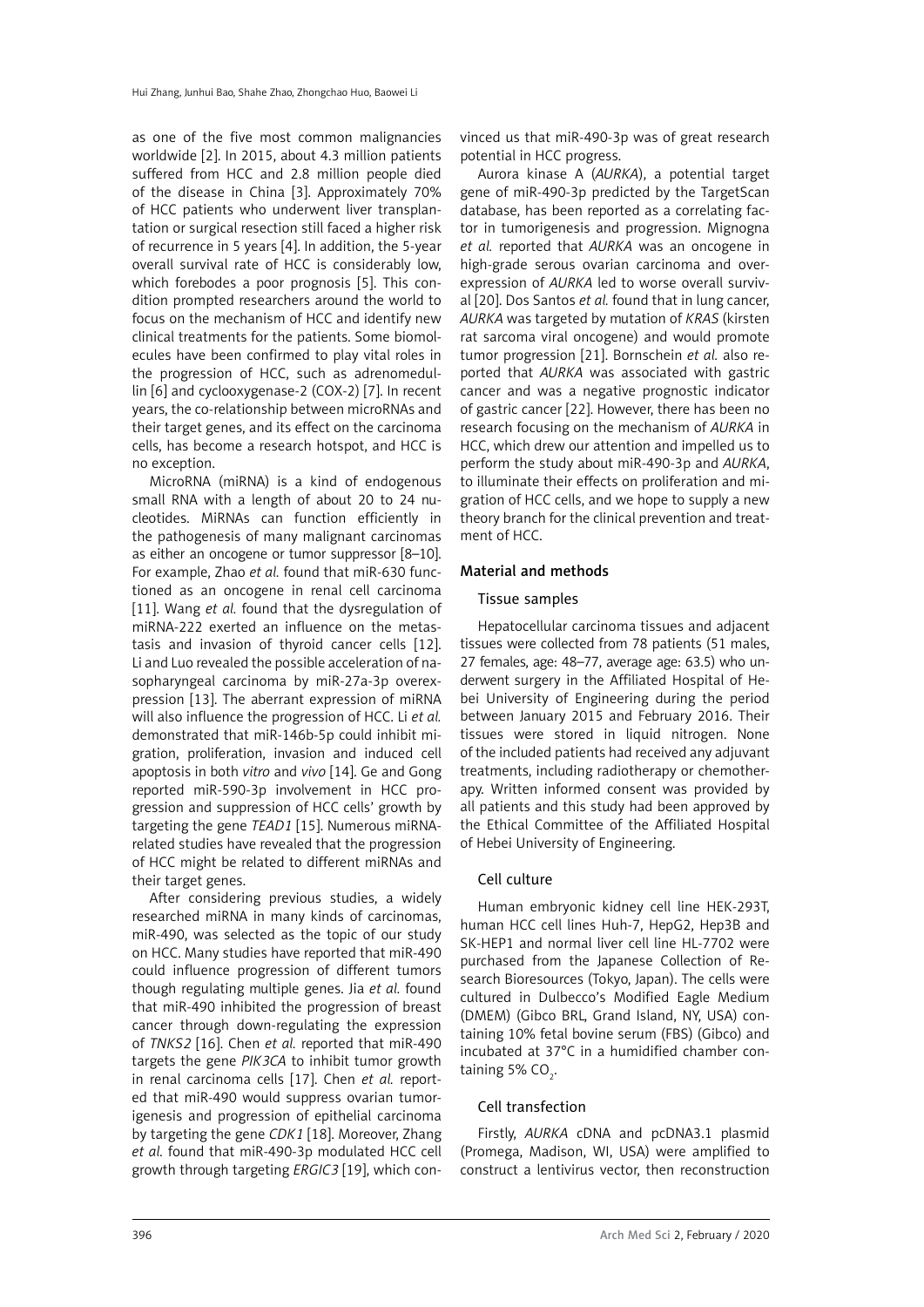plasmids were harvested with the Wizard SV96 plasmid DNA purification system (Promega). When cells (HepG2 and Hep3B) reached 80% confluence, Lipofectamine 2000 (Invitrogen, Carlsbad, CA, USA) was applied to transfect miR-490-3p mimics, *AURKA* siRNA and *AURKA* cDNA in line with the manufacturer's guidelines. All reagents were synthesized and purified by Molbase (Shanghai, China). The cells were then cultured and harvested after 24 h transfection.

### Quantitative real-time polymerase chain reaction

The total RNA was extracted using Trizol reagent (Gibco). Then complementary DNA (cDNA) was synthesized with the PrimeScript RT reagent kit (TaKaRa, Tokyo, Japan). Expression levels of mRNAs were investigated with the Synergy Brands (SYBR) Premix ExTaq quantitative PCR kit (Thermo Fisher Scientific, Lafayette, Colorado, USA) and Light Cycler instrument (Roche, Basel, Switzerland). *U6* expression was then performed as an endogenous control for miR-490-3p normalization, while *GAPDH* was used for an internal reference for *AURKA* normalization. The relative expression of miR-490-3p and *AURKA* was quantified using the 2–ΔΔ*Ct* method. Table I shows primers used in quantitative real-time polymerase chain reaction (qRT-PCR), which were synthesized by Shanghai Biotechnology (Shanghai, China).

#### Western blot

After 24 h transfection, we used radio-immunoprecipitation assay (RIPA) buffer (Beyotime, Shanghai, China) to extract total protein from tissues or cells. BCA Protein Assay Kit (Vigorous Bio-technology, Beijing, China) was used to concentrate total protein. Proteins were first separated with sodium dodecyl sulfate–polyacrylamide gel electrophoresis (SDS-PAGE) (Bio-Rad, Hercules, CA, USA) and then transferred to polyvinylidene difluoride (PVDF) membranes (Invitrogen). The membranes were then blocked in 5% non-fat milk for 1 h at room temperature. The primary antibody was rabbit anti-*AURKA* (1 : 4000, Abcam, Cambridge, MA, USA), and rabbit anti-*GAPDH* (1 : 2500, Abcam) was used as internal reference. The second antibody was HRP-conjugated goat anti-rabbit antibody IgG (1 : 2000, Abcam). ECF western blot kit (GE Healthcare Bio-Sciences, Pittsburgh, PA, USA) was used to reveal the protein bands and Typhoon 9400 imager (GE Healthcare Bio-Sciences) was used to measure the statistics.

#### Dual-luciferase reporter assay

According to TargetScan (http://www.targetscan. org/), *AURKA* was one of miR-490-3p's targets. Table I. Primer sequences designed for quantitative real-time polymerase chain reaction

|            |   | Primers                          |  |  |  |
|------------|---|----------------------------------|--|--|--|
| MiR-490-3p |   | F 5'- CGGCGGTCAACCTGGAGGACTCC-3' |  |  |  |
|            | R | 5'-CCAGTGCAGGGTCCGAGGTAT-3'      |  |  |  |
| AURKA      | F | 5'-GGAATATGCACCACTTGGAACA-3'     |  |  |  |
|            | R | 5'-TAAGACAGGGCATTTGCCAAT-3'      |  |  |  |
| GAPDH      | F | 5'-CAGGGCTGCTTTTAACTCTGGT-3'     |  |  |  |
|            | R | 5'-GATTTTGGAGGGATCTCGCT-3'       |  |  |  |
| 116        | F | 5'-CTCGCTTCGGCAGCACA-3'          |  |  |  |
|            | R | 5'-AACGCTTCACGAATTTGCGT-3'       |  |  |  |

*F – forward primers, R – reverse primers.*

Sequences containing the miR-490-3p wildtype (wt) and mutant subtype (mut) target region of *AURKA* 3′UTR (Sangon, Shanghai, China) were inserted into the pmirGLO vector (Promega, USA). The pmirGLO recombinant vector was then co-transfected with miR-490-3p mimics in HEK-293T cells for relative luciferase activity detection.

#### MTT assay

After 24 h transfection, these cells were seeded in 96-well plates and cultured for another 24 h. 20 μl (50 mg/ml) of MTT reagent (Sigma-Aldrich, Saint Louis, MO, USA) was added to each complex well at day 1, day 2, day 3, day 4 and day 5. After 4 h incubation and extraction, 150 μl dimethyl sulfoxide (DMSO) reagent (Sigma-Aldrich) was added. We shook the plate for 10 min to fully dissolve the crystallization. The optical absorbance value of each cell group was detected by the enzyme-link meter at 490 nm.

#### Colony formation assay

After trypsin digestion in 1.5 ml of DMEM containing 10% FBS,  $5 \times 10^3$  cells in total were suspended. The cells were then cultured in a constant temperature incubator at 5%  $CO<sub>2</sub>$ , 37°C for 14 days. After that, the cells were fixed with paraformaldehyde and stained using 0.1% crystal violet (Sigma-Aldrich). The number of clones was counted under a Nikon Eclipse TS100 microscope (Nikon, Japan).

#### Wound healing assay

The cells were seeded in a 6-well plate with  $2 \times 10^5$  cells in each to grow to 80% confluence. We scratched the wound with a pipette tip gently and slowly across the center of the well. After washing three times with serum free medium, cells were incubated in humid atmosphere, 37°C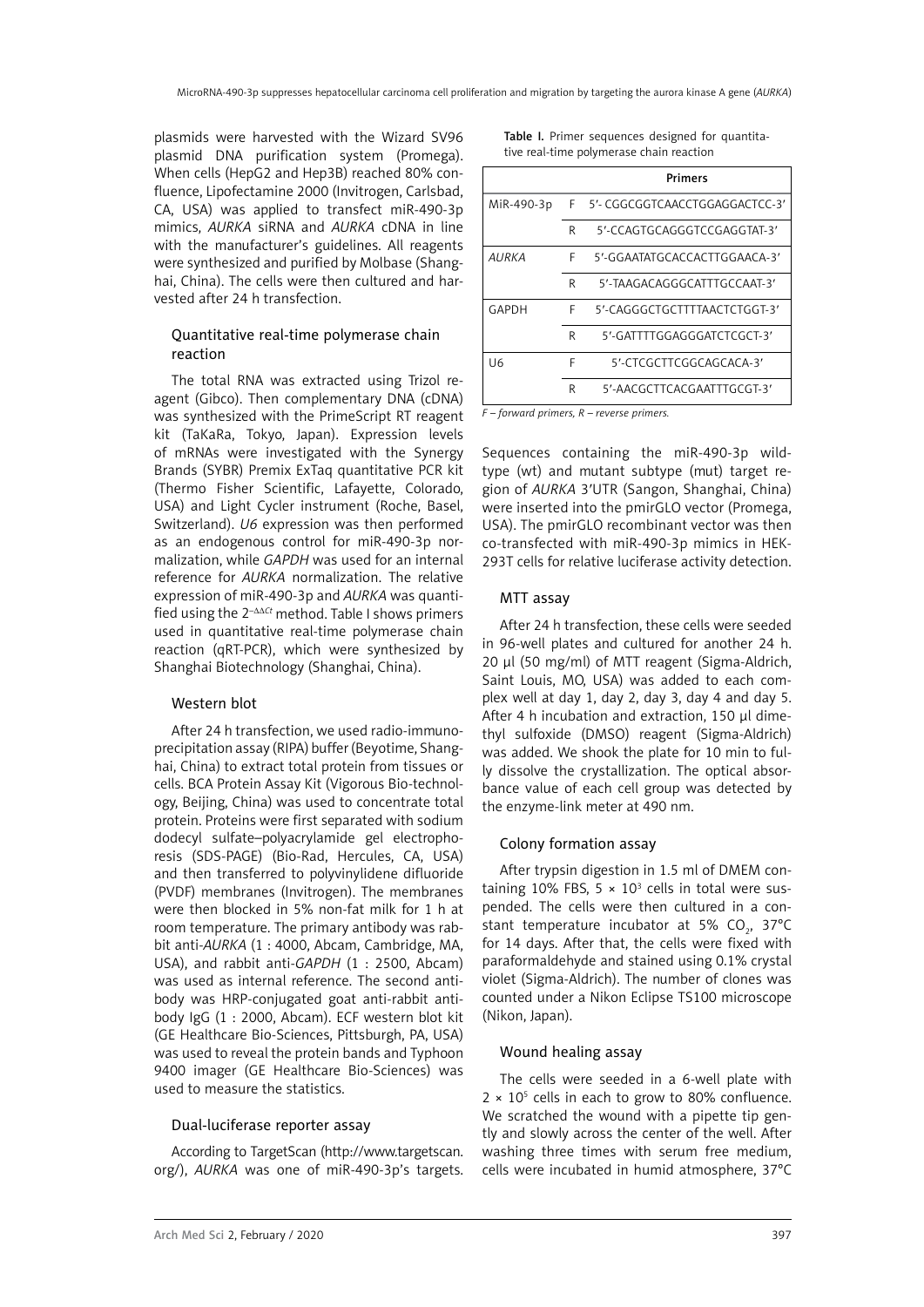and 5%  $CO<sub>2</sub>$ . The migrated cells were observed with the optical microscope (Nikon, Japan) at 0 h and 24 h respectively.

#### Transwell assay

30 μl of diluted Matrigel (BD Biosciences, MA, USA) was added into the upper chamber of the transwell and incubated for 30 min at 37°C. After 24 h transfection, cells were digested and added to the upper chamber  $(1 \times 10^5)$ . 800 μl of medium (containing 5 mg/l fibronectin and calf serum) was subsequently added to the lower chamber for 24 h incubation. Then the cell membrane surface was wiped off with a cotton swab, and the cells were stained with 0.1% crystal violet. The average values of the cells were observed with the optical microscope (Nikon, Japan).

#### Statistical analysis

SPSS 21.0 software (SPSS Inc., Chicago, IL, USA) was used to conduct statistical analysis. All data were presented as mean ± SD. Statistical differences were evaluated with two-tailed Student's *t*-test and one-way ANOVA. *P* < 0.05 was considered statistically significant.

#### Results

### miR-490-3p expression was down-regulated and *AURKA* expression was up-regulated in hepatocellular carcinoma cells and tissues

We conducted qRT-PCR to investigate relative expression of miR-490-3p and *AURKA*, which demonstrated that in HCC tissues, the expression of miR-490-3p was significantly lower and *AURKA*  was remarkably higher, exactly opposite to expression in adjacent tissues. The results of qRT-PCR suggested that miR-490-3p/*AURKA* might be related to tumor formation (Figures 1 A, B). Western blot results indicated that *AURKA* protein expression was up-regulated in HCC tissues in comparison to adjacent tissues (Figure 1 C).

Similarly, qRT-PCR assay and western blot were performed to further detect the relative expression of miR-490-3p and *AURKA* in 4 kinds of HCC cells (Huh-7, HepG2, Hep3B, SK-HEP-1) and normal hepatic cells (HL-720). The results of both qRT-PCR (Figures 1 D, E) and western blot (Figure 1 F) were identical to the foregoing experiments, proving that miR-490-3p was lowexpressed and *AURKA* was high-expressed in HCC tissues and cells.

In order to explore the relationship between miR-490-3p/*AURKA* and HCC, we investigated the correlation between miR-490-3p/*AURKA* expression and clinicopathologic characteristics. The statistical results showed that tumor size, tu-

mor amount, tumor grade and tumor stage were closely associated with expression of miR-490-3p and *AURKA* (Table II).

#### *AURKA* was the target gene of miR-490-3p

A binding site was found between miR-490-3p and wild type *AURKA* instead of between miR-490- 3p and mutant *AURKA* (Figure 2 A). To investigate the regulatory relationship between miR-490-3p and *AURKA*, we transfected miR-490-3p mimics to study the expression of *AURKA* after transfecting miR-490-3p. It could be seen that the relative luciferase activity of *AURKA* wt + miR-490-3p mimics significantly decreased compared with the *AURKA* wt + negative control (NC), *AURKA* mut + miR-490- 3p mimics and *AURKA* mut + NC, indicating that miR-490-3p could target *AURKA* and inhibit its expression (Figure 2 B).

#### miR-490-3p inhibited expression of *AURKA* in hepatocellular carcinoma cells

To further detect the relationship between miR-490-3p and *AURKA*, we transfected miR-490-3p mimics, *AURKA* siRNA and *AURKA* cDNA into HepG2 and Hep3B cells. It could be seen that the expression of miR-490-3p was significantly increased after miR-490-4p mimics transfection in both HepG2 and Hep3B cells, showing that the transfection was effective (Figures 3 A, B). qRT-PCR showed that the expression of *AURKA* was significantly decreased after miR-490-3p mimics or *AURKA* siRNA expression, while the expression of *AURKA* was not affected when co-transfected with miR-490-3p mimics and *AURKA* cDNA (Figures 3 C, D). Western blot showed a parallel result (Figures 3 E, F). All above results demonstrated that *AURKA* was the target gene of miR-490-3p and overexpression of miR-490-3p could inhibit the expression of *AURKA* in HCC cells.

#### miR-490-3p/*AURKA i*nfluence proliferation of HepG2 and Hep3B cells

Colony formation and MTT assay were performed to explore the effect of miR-490-3p/ *AURKA* on proliferation of HCC cells. In the colony formation assay, fewer colonies were detected in the miR-490-3p mimics/*AURKA* siRNA group, and more colonies were detected in the *AURKA* cDNA group while the number of cell colonies formed was not changed significantly in the miR-490- 3p + *AURKA* cDNA group (Figures 4 A–C), which suggested that up-regulation of miR-490-3p or down-regulation of *AURKA* could decrease the proliferation ability of HepG2 and Hep3B cells. Similar to the colony formation assay, the MTT assay result indicated that miR-490-3p mimics and *AURKA* siRNA could decrease cell viability, while *AURKA*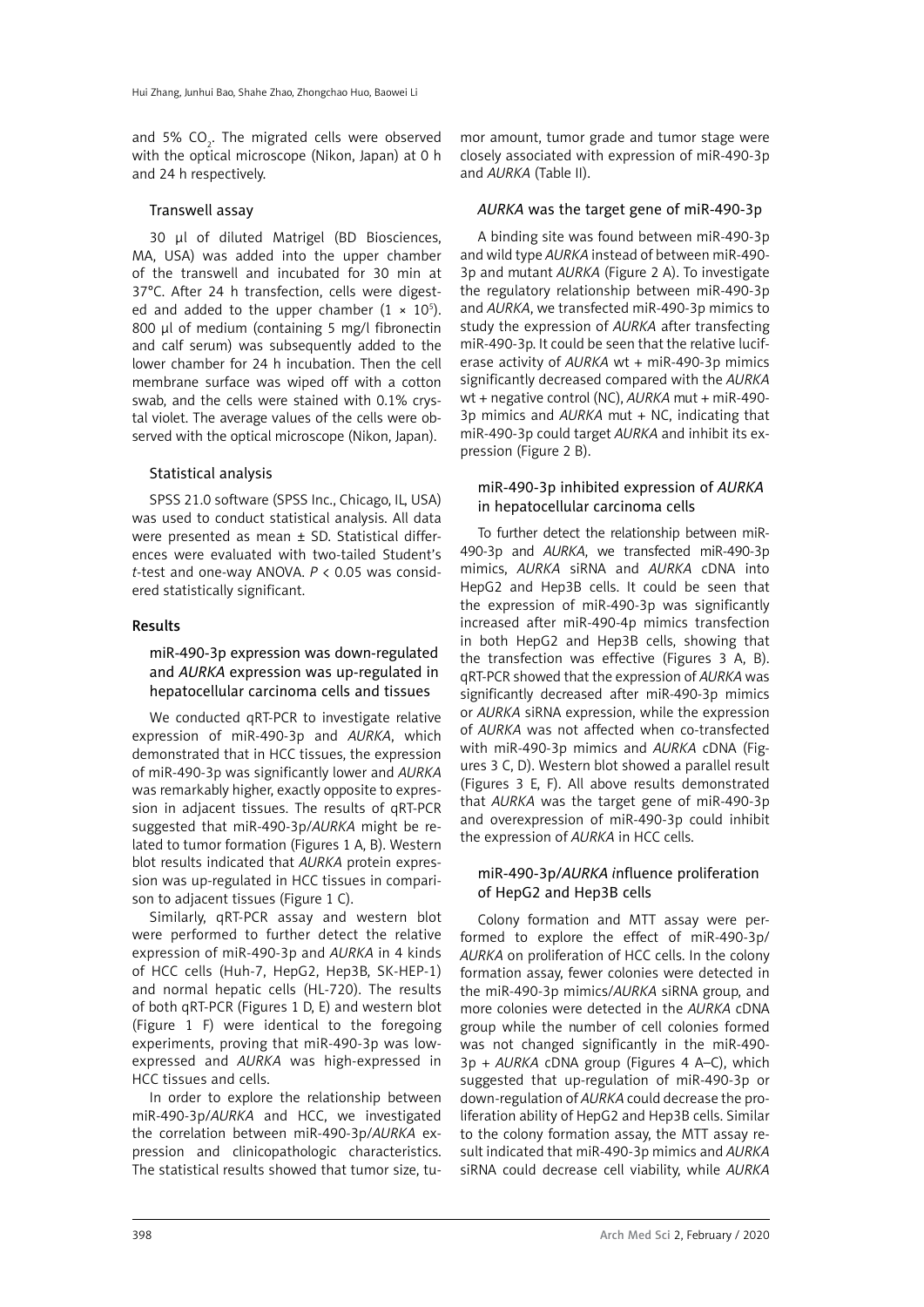

Figure 1. Expression of miR-490-3p and aurora kinase A gene (*AURKA*) in hepatocellular carcinoma (HCC) tissues and cells. A – Relative expression of miR-490-3p in HCC tissues and corresponding adjacent tissues. B – Relative expression of *AURKA* in HCC tissues and corresponding adjacent tissues. C – Relative expression of *AURKA* protein in HCC tissues and corresponding adjacent tissues. D – Relative expression of miR-490-3p in HCC cells and normal liver cells. E – Relative expression of *AURKA* in HCC cells and normal liver cells. F – Relative expression of *AURKA*  protein in HCC cells and normal liver cells

\**p <* 0.05, \*\**p* < 0.01.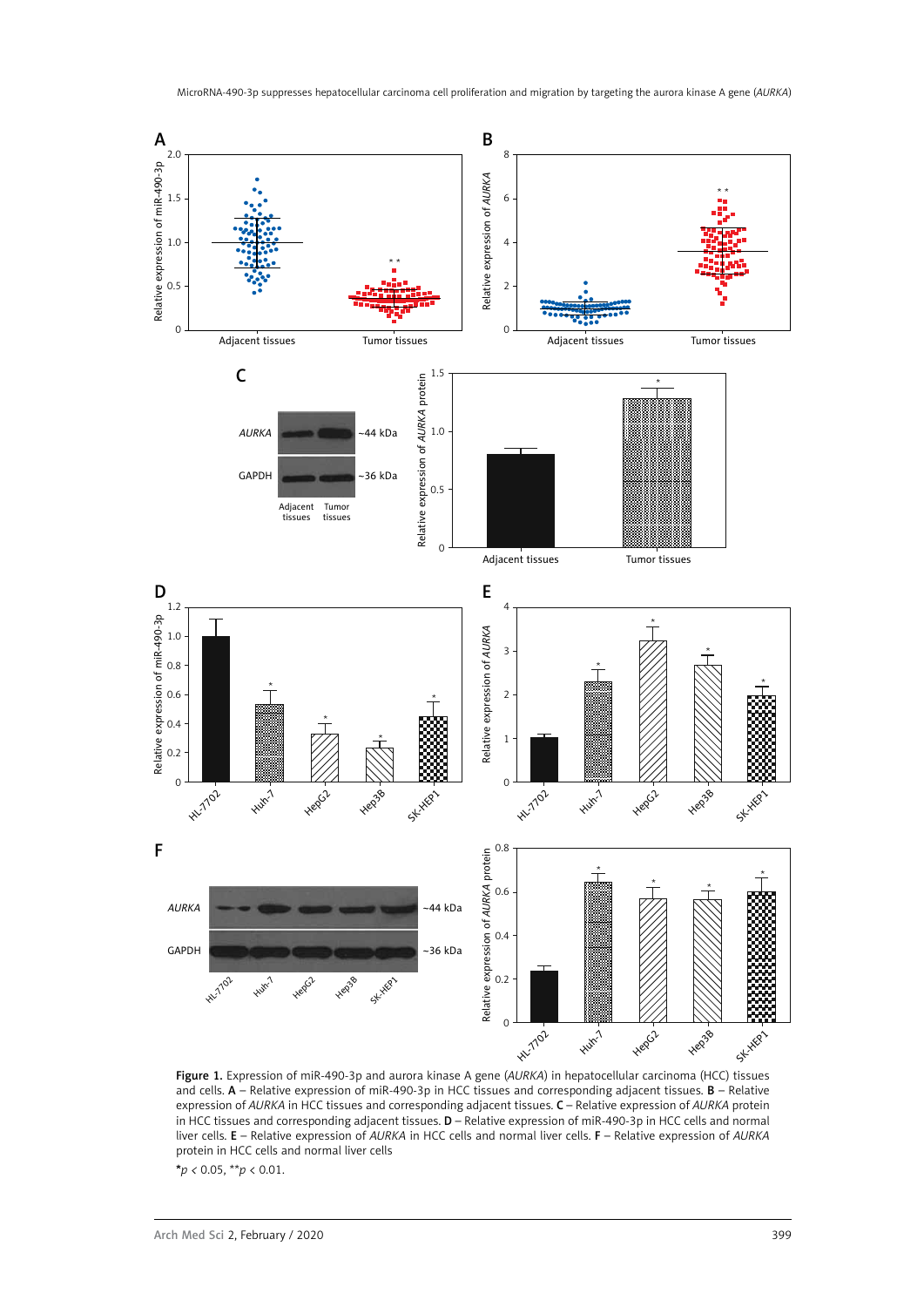| Table II. Correlation between miR-490-3p and aurora kinase A gene (AURKA) expression and clinicopathologic chara- |
|-------------------------------------------------------------------------------------------------------------------|
| cteristics                                                                                                        |

| Clinicopathologic  | Number of cases | miR-490 expression |                |         | <b>AURKA</b> expression |      |         |
|--------------------|-----------------|--------------------|----------------|---------|-------------------------|------|---------|
| parameters         |                 | Low                | High           | P-value | Low                     | High | P-value |
| Age [years]:       |                 |                    |                | 0.8199  |                         |      | 0.3626  |
| $\leq 60$          | 35              | 17                 | 18             |         | 20                      | 15   |         |
| >60                | 43              | 22                 | 21             |         | 19                      | 24   |         |
| Gender:            |                 |                    |                | 0.3611  |                         |      | 0.8119  |
| Male               | 51              | 27                 | 24             |         | 25                      | 26   |         |
| Female             | 27              | 12                 | 15             |         | 14                      | 13   |         |
| AFP level [ng/ml]: |                 |                    |                | 0.4936  |                         |      | 0.1707  |
| $\geq 400$         | 44              | 20                 | 24             |         | 25                      | 19   |         |
| < 400              | 34              | 19                 | 15             |         | 14                      | 20   |         |
| Tumor size [cm]:   |                 |                    |                | 0.3636  |                         |      | 0.0231  |
| $\geq 4$           | 42              | 23                 | 19             |         | 16                      | 26   |         |
| $\langle 4$        | 36              | 16                 | 20             |         | 23                      | 13   |         |
| Tumor amount:      |                 |                    |                | 0.0199  |                         |      | 0.6416  |
| Single             | 48              | 19                 | 29             |         | 25                      | 23   |         |
| Multiple           | 30              | 20                 | 10             |         | 14                      | 16   |         |
| Tumor grade:       |                 |                    |                | 0.0127  |                         |      | 0.0415  |
| G1                 | 39              | 14                 | 25             |         | 24                      | 15   |         |
| $G2 + G3$          | 39              | 25                 | 14             |         | 15                      | 24   |         |
| Tumor stage:       |                 |                    |                | 0.0002  |                         |      | 0.0029  |
| $  +  $            | 45              | 15                 | 32             |         | 29                      | 16   |         |
| $III + IV$         | 33              | 24                 | $\overline{7}$ |         | 10                      | 23   |         |

χ*2 test (\*p < 0.05).*





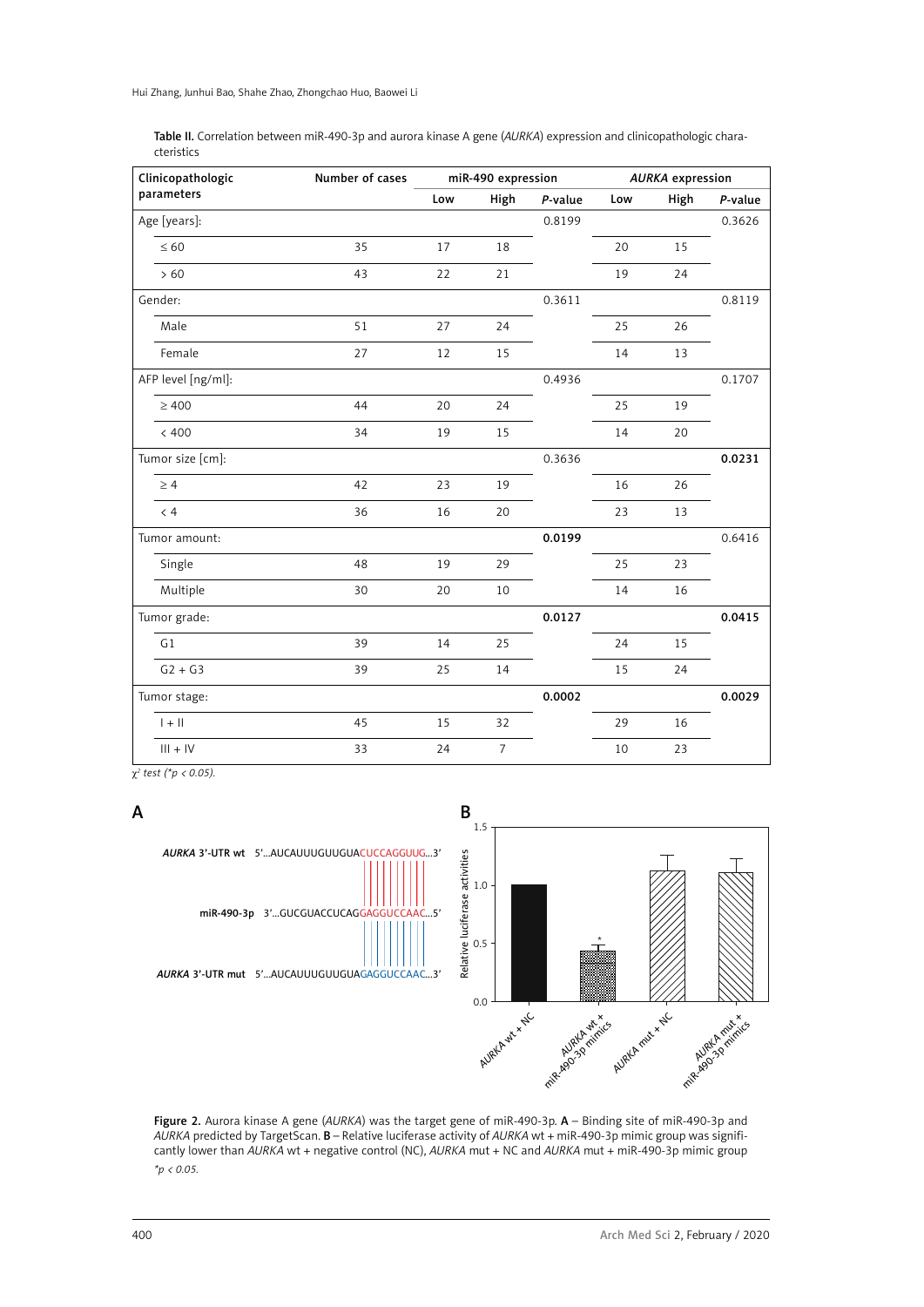

Figure 3. miR-490-3p suppresses expression of aurora kinase A gene (*AURKA*) in hepatocellular carcinoma (HCC) cells. A – qRT-PCR showed that miR-390-3p mimic transfection could significantly increase expression of miR-390-3p in HepG2 cells. B – qRT-PCR showed that miR-390-3p mimic transfection could significantly increase expression of miR-390-3p in HepG2 cells. C – qRT-PCR showed that *AURKA* mRNA expression of miR-490-3p mimics and *AURKA* siRNA group was significantly lower, while *AURKA* mRNA expression of *AURKA* cDNA group was higher, and miR-490-3p + *AURKA* cDNA had no influence on *AURKA* mRNA expression in HepG2 cells. D – qRT-PCR showed that *AURKA* mRNA expression of miR-490-3p mimics and *AURKA* siRNA group was significantly lower, while *AURKA* mRNA expression of *AURKA* cDNA group was higher, and miR-490-3p + *AURKA* cDNA had no influence on the *AURKA* mRNA expression in Hep3B cells. E – Western blot showed that *AURKA* protein expression of miR-490-3p mimics and *AURKA* siRNA group was significantly lower, while *AURKA* protein expression of *AURKA* cDNA group was higher, and miR-490-3p + *AURKA* cDNA had no influence on *AURKA* protein expression in HepG2 cells. F – Western blot showed that *AURKA* protein expression of miR-490-3p mimics and *AURKA* siRNA group was significantly lower, while *AURKA* protein expression of *AURKA* cDNA group was higher, and miR-490-3p + *AURKA* cDNA had no influence on *AURKA* protein expression in Hep3B cells

*\*p < 0.05, \*\*p < 0.01, compared with negative control (NC) group.*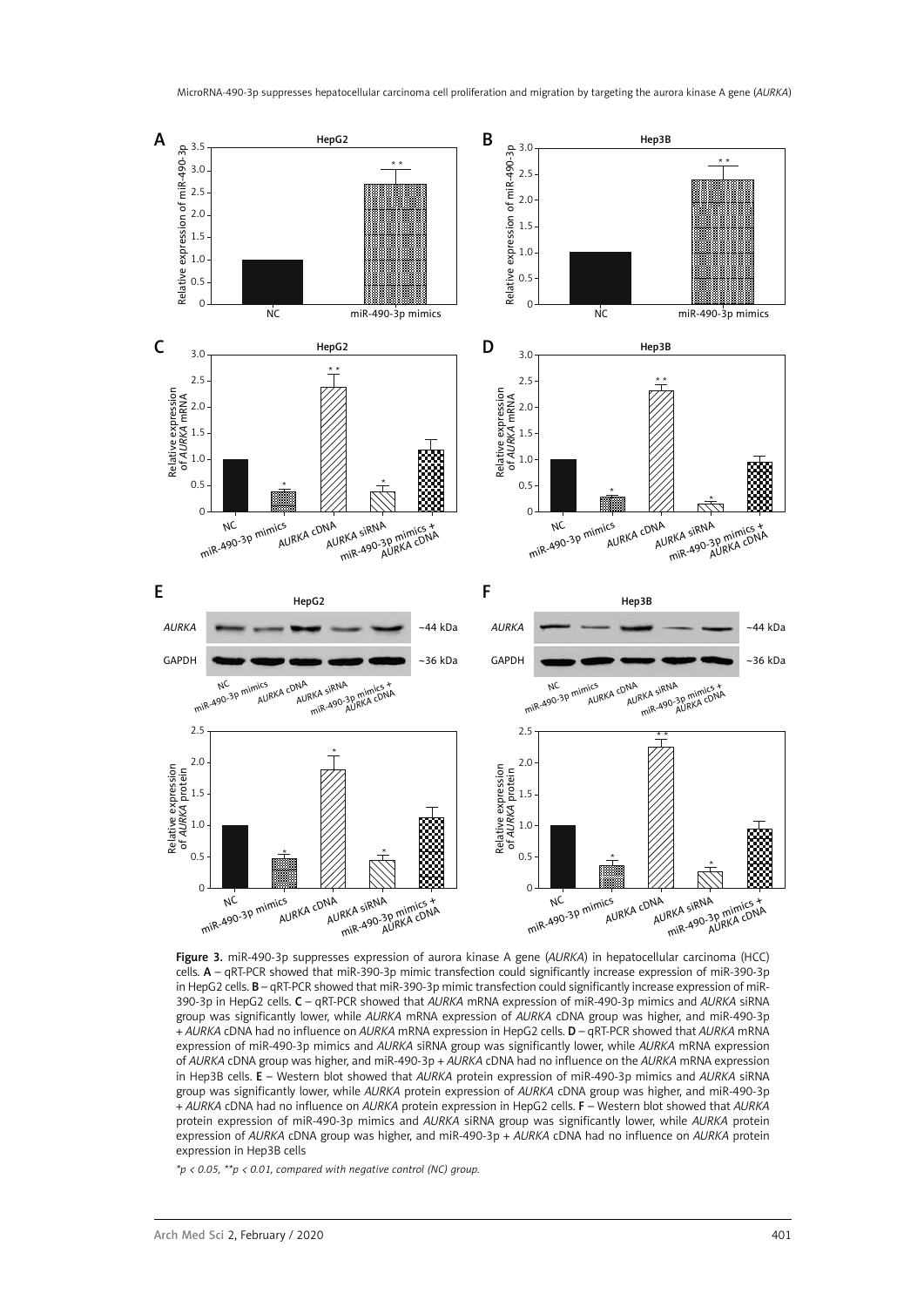

Figure 4. Impact of miR-490-3p and aurora kinase A gene (*AURKA*) on proliferation of hepatocellular carcinoma (HCC) cells. A – Colony formation images of HepG2 and Hep3B cells showed that colony number of miR-490-3p mimics and *AURKA* siRNA group was significantly smaller, while colony number area of *AURKA* cDNA group was larger, and miR-490-3p + *AURKA* cDNA had no influence on proliferation of the cells. B – Statistical graph of colony formation of HepG2 cells. C – Statistical graph of colony formation of Hep3B cells. D – MTT assay showed that the cell viability of miR-490-3p mimics and *AURKA* siRNA group was significantly lower, while the cell viability area of *AURKA* cDNA group was higher, and miR-490-3p + *AURKA* cDNA had no influence on HepG2 cell viability. E – MTT assay showed that cell viability of miR-490-3p mimics and *AURKA* siRNA group was significantly lower, while cell viability area of *AURKA* cDNA group was higher, and miR-490-3p + *AURKA* cDNA had no influence on Hep3B cell viability

*\*p < 0.05, \*\*p < 0.01, compared with negative control (NC) group.*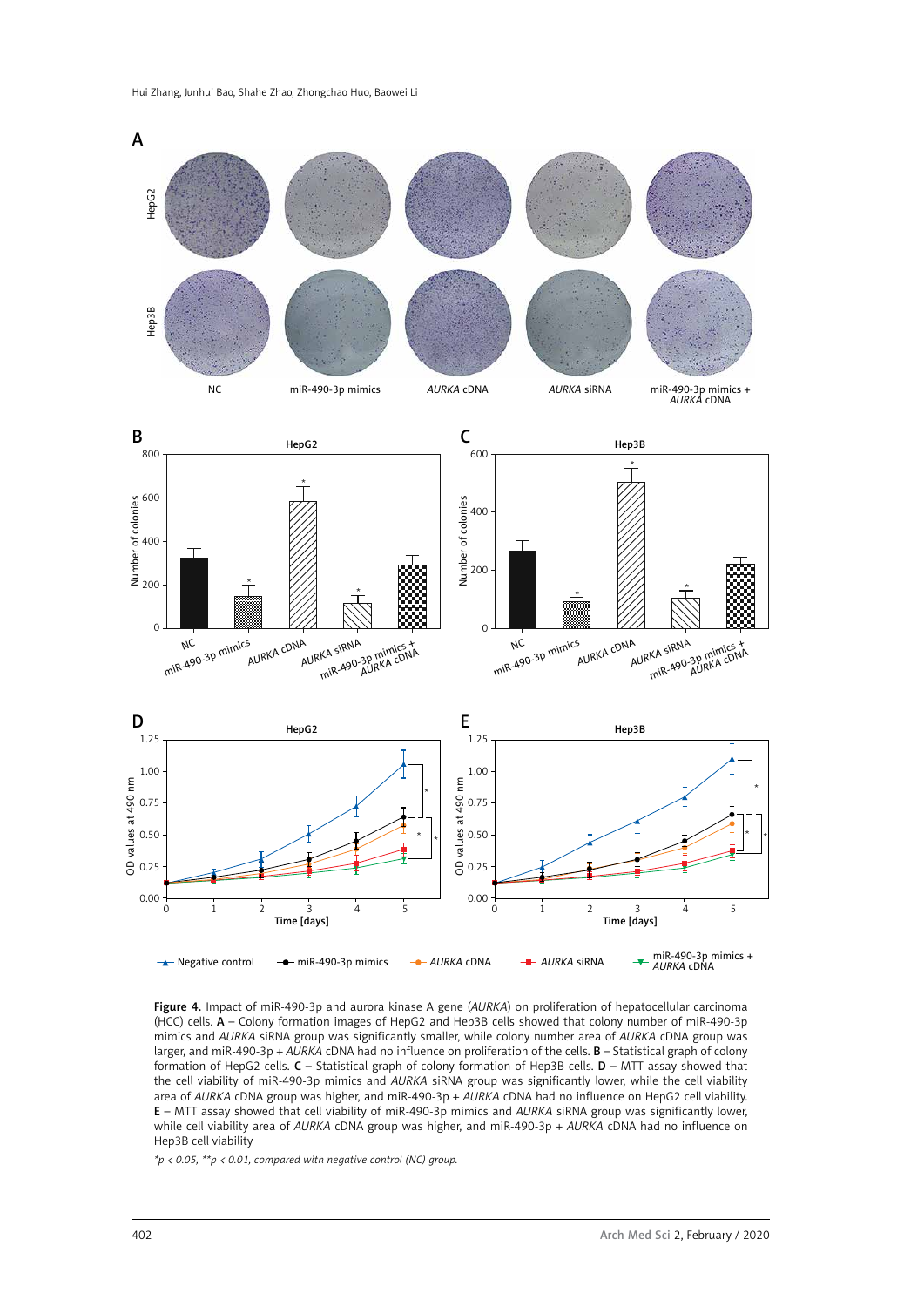cDNA would decrease cell viability, and miR-490-3p + *AURKA* cDNA had no influence on the proliferation of the cells (Figures 4 D, E). Therefore, miR-490-3p could efficiently suppress the proliferation of HepG2 and Hep3B cells via regulating *AURKA*.

### miR-490-3p/*AURKA* influence migration and invasion of HepG2 and Hep3B cells

Wound healing assay and transwell assay were performed to detect the migration and invasion ability of HCC cells with miR-490-3p/*AURKA* regulated. According to the wound healing assay, the closed wounding area in the miR-490-3p mimic group and the *AURKA* siRNA group was considerably smaller than that in the NC group and displayed a slower speed. In contrast, the *AURKA* cDNA group presented a quicker wound healing speed, and the effect of *AURKA* cDNA was counteracted by miR-490-3p (Figures 5 A–C). According to the transwell assay, the number of invasive cells in the miR-490-3p mimic group and *AURKA* siRNA group was significantly fewer than in the NC group while the number of invasive cells in the *AURKA*



Figure 5. Impact of miR-490-3p and aurora kinase A gene (*AURKA*) on migration of hepatocellular carcinoma cells. A – Wound healing images of HepG2 and Hep3B cells showed that closed wound area of miR-490-3p mimics and *AURKA* siRNA group was significantly smaller, while closed wound area of *AURKA* cDNA group was larger, and miR-490-3p + *AURKA* cDNA had no influence on migration of the cells. B – Statistical graph of closed wound area of HepG2 cells. C – Statistical graph of closed wound area of Hep3B cells

*\*p < 0.05, \*\*p < 0.01, compared with negative control (NC) group.*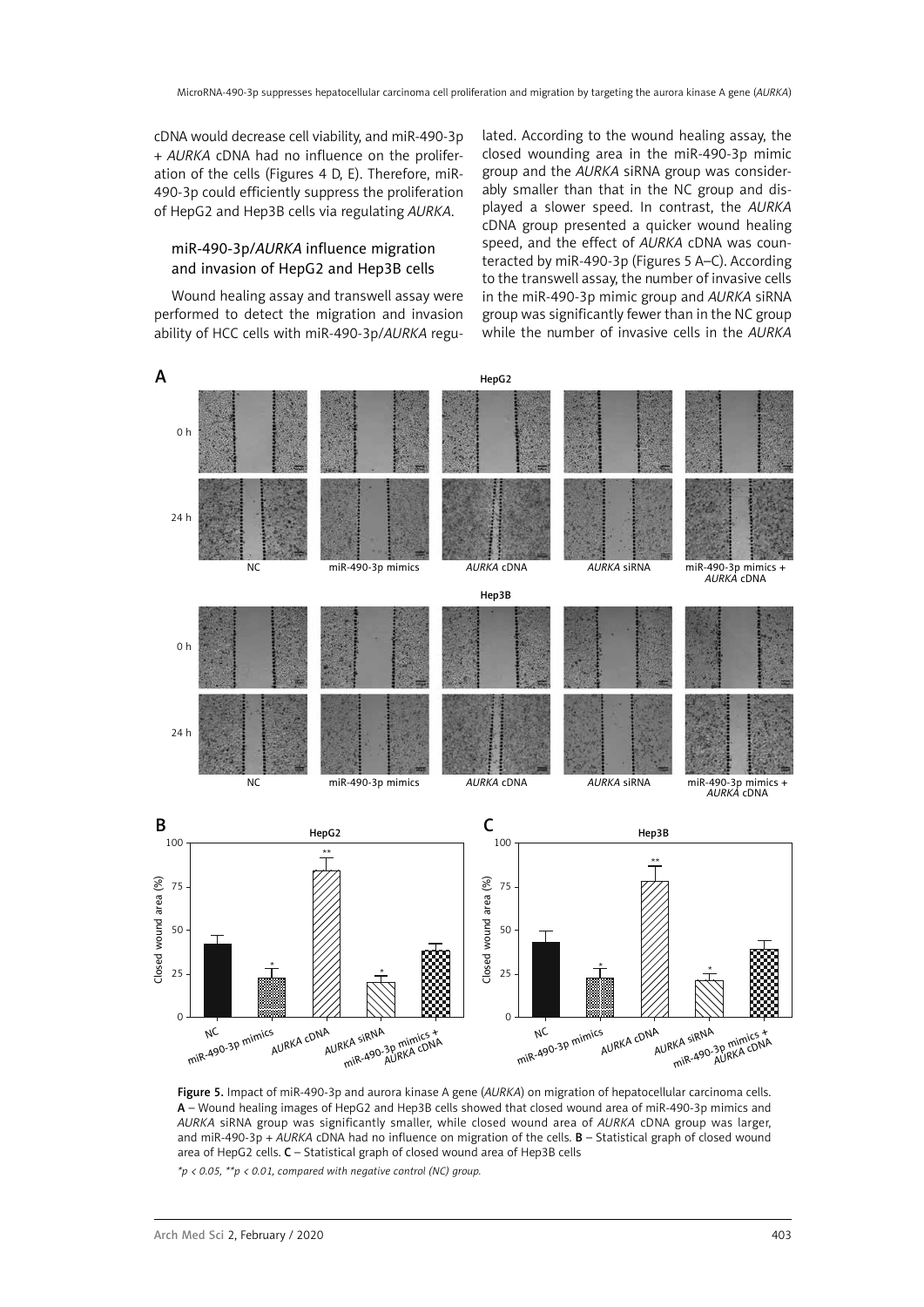

Figure 6. Impact of miR-490-3p and aurora kinase A gene (*AURKA*) on invasion of hepatocellular carcinoma cells. A – Transwell images of HepG2 and Hep3B cells showed that invasive cell number of miR-490-3p mimics and *AURKA* siRNA group was significantly decreased, while invasive cell number of *AURKA* cDNA group was increased, and miR-490-3p + *AURKA* cDNA had no influence on invasion of the cells. B – Statistical graph of invasive cell number of HepG2 cells. C – Statistical graph of invasive cell number of Hep3B cells *\*p < 0.05, \*\*p < 0.01, compared with negative control (NC) group.*

cDNA group drastically increased, and the effect of *AURKA* cDNA was counteracted by miR-490-3p (Figures 6 A–C). All the above results demonstrated that miR-490-3p overexpression could inhibit migration and invasion of HCC cells, while *AURKA* reversed the process.

#### Discussion

MiRNA can function as a regulator of tumors by promoting or inhibiting the expression of corresponding tumor-related genes at the posttranscriptional level. It is well established that the aberrant expression of miRNAs is associated with the initiation, progression and prognosis of HCC [23–25]. MiRNA is often reported as a tumor suppressor. Yan *et al.* reported that miR-140-5p could inhibit HCC by directly targeting the unique isomerase Pin1 and blocking multiple cancer-driving pathways [26]. On the other hand, some studies argued that the overexpression of miRNAs HCC cells and tissues would promote progression of HCC. For instance, Fang *et al.* found miR-425-5p would accelerate the metastasis and invasion in HCC cells by dysregulating multiple signaling pathways mediated by SCAI [27]. Our study focused on the relationship between the widely studied miRNA miR-490-3p and its target gene, and then discussed how miR-490-3p regulates HCC cell viability.

miR-490-3p is a kind of miRNA which is associated with tumorigenesis and progression of many tumors. These previous studies emphasized miR-490-3p as a tumor suppressor, showing the great research potential of the relationship between miR-490-3p and its target genes. To further investigate the function of miR-490-3p in HCC, we detected the down-regulated miR-490-3p expression in HCC cells and tissues. Furthermore, the overexpression of miR-490-3p could suppress the proliferation, migration and invasion of HCC cells.

Because miRNAs usually carry out their functions via blocking their target genes, we aimed to research the target genes of miR-490 and their interaction. In our study, we confirmed the targeting relationship between miR-490-3p and *AURKA* via the dual-luciferase reporter assay; we used RNA interference to knock down the expression of *AURKA*,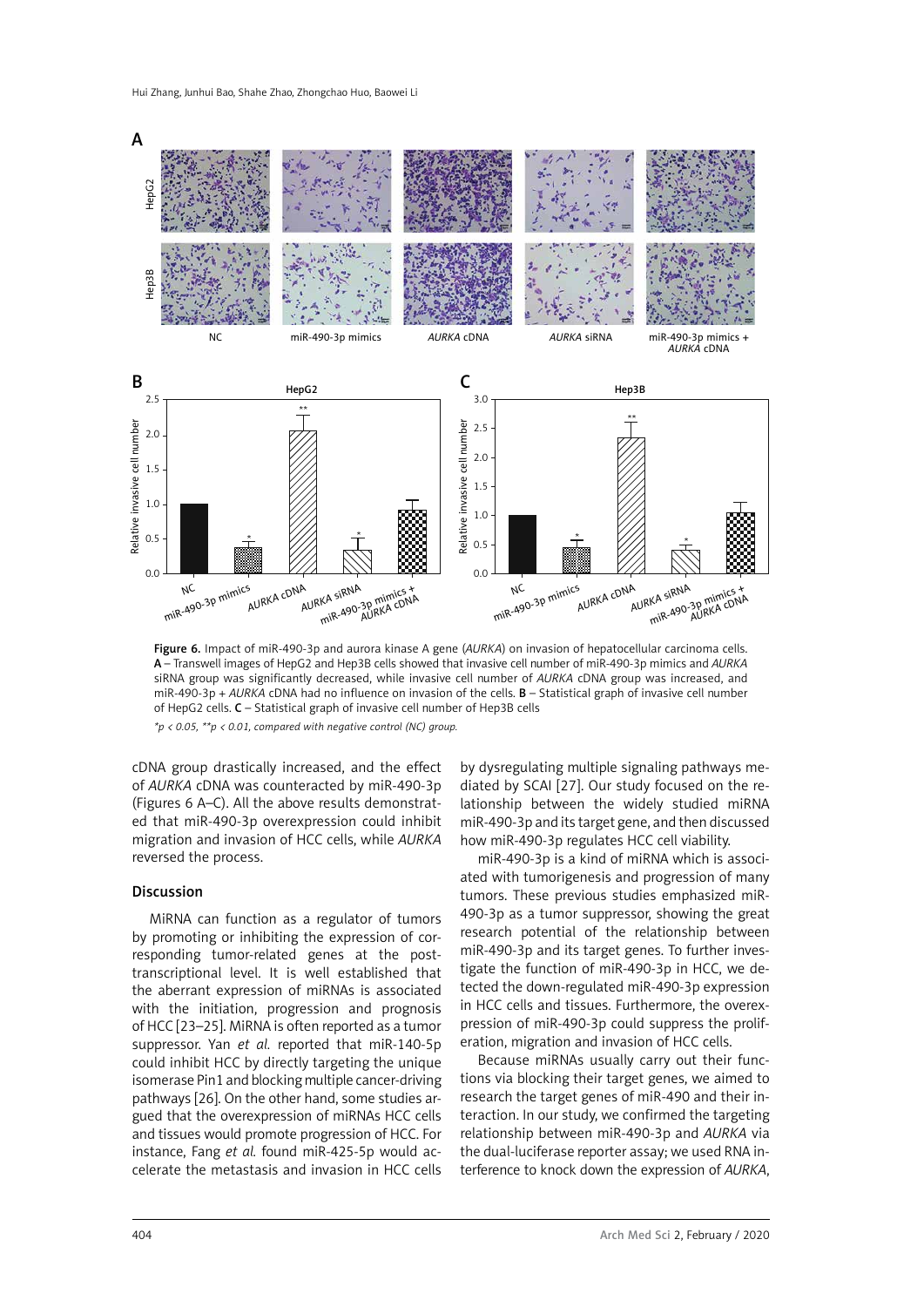and miR-490-3p mimics were transfected for overexpression miR-490-3p. The results of molecular experiments (qRT-PCR and western blot) showed that the effect of up-regulating miR-490-3p was the same as silencing *AURKA*, which immediately verified the result of the dual-luciferase reporter assay. It was confirmed that miR-490-3p could bind to the 3′UTR of *AURKA* and inhibit its expression, and miR-490-3p could suppress proliferation, migration and invasion of HCC cells through blocking *AURKA*. However, further exploration about how down-regulated *AURKA* affects the progress of HCC via regulating its downstream genes or related signaling pathways remains to be performed. Since many genes and signaling pathways affecting the metastasis of tumor cells have been detected and studied [28], the possible relationship among miR-490-3p, *AURKA* and these downstream genes will be a valuable research topic. In addition, the effect of miR-490-3p and *AURKA* on the HCC pathologic condition of experimental animals can be explored to further consolidate the conclusion of this study.

In conclusion, miR-490-3p was aberrantly downregulated while its target gene *AURKA* was upregulated in HCC cells. MiR-490-3p served to inhibit HCC proliferation, migration and invasion via blocking *AURKA*. These findings enhanced our understanding of HCC and provided an in-depth insight into potential HCC treatments. However, the further molecular mechanism of *AURKA* regulation, the other possible effects of the regulation of miR-490-3p/*AURKA*, such as apoptosis and autophagy, and further *in vivo* experiments were not investigated in our work due to the experiment limitations. Therefore, we will consistently focus on the further molecular mechanism of the regulation of miR-490-3p/*AURKA* and its reflection in living bodies. We hope that it will enrich the theoretical basis of clinical therapy in HCC treatment.

#### Acknowledgments

This study was supported by Science and Technology Projects of Hebei Province (No. 16277786D).

#### Conflict of interest

The authors declare no conflict of intrerest.

References

- 1. Aravalli RN. Development of microRNA therapeutics for hepatocellular carcinoma. Diagnostics (Basel) 2013; 3: 170-91.
- 2. Ye S, Zhao XY, Hu XG, et al. TP53 and RET may serve as biomarkers of prognostic evaluation and targeted therapy in hepatocellular carcinoma. Oncol Rep 2017; 37: 2215-26.
- 3. Singal AG, Nehra M, Adams-Huet B, et al. Detection of hepatocellular carcinoma at advanced stages among patients in the HALT-C trial: where did surveillance fail? Am J Gastroenterol 2013; 108: 425-32.
- 4. Chen YJ, Yeh SH, Chen JT, et al. Chromosomal changes and clonality relationship between primary and recurrent hepatocellular carcinoma. Gastroenterology 2000; 119: 431-40.
- 5. Yuan P, Wang S, Zhou F, et al. Functional polymorphisms in the NPAS2 gene are associated with overall survival in transcatheter arterial chemoembolization-treated hepatocellular carcinoma patients. Cancer Sci 2014; 105: 825-32.
- 6. Qu Z, Jiang Y, Xu M, Lu MZ, Zhou B, Ding Y. Correlation of adrenomedullin with the erythropoietin receptor and microvessel density in hepatocellular carcinoma. Arch Med Sci 2015; 11: 978-81.
- 7. Chen G, Li X, Yang J, et al. Prognostic significance of cyclooxygenase-2 expression in patients with hepatocellular carcinoma: a meta-analysis. Arch Med Sci 2016; 12: 1110-7.
- 8. Koshizuka K, Nohata N, Hanazawa T, et al. Deep sequencing-based microRNA expression signatures in head and neck squamous cell carcinoma: dual strands of pre-miR-150 as antitumor miRNAs. Oncotarget 2017; 8: 30288-304.
- 9. Marchionni L, Hayashi M, Guida E, et al. MicroRNA expression profiling of Xp11 renal cell carcinoma. Hum Pathol 2017; 67: 18-29.
- 10. Li XN, Liu AH, Tang X , Ren Y. Urothelial carcinoma-associated 1 enhances tamoxifen resistance in breast cancer cells through competitively inhibiting miR-18a. Beijing Da Xue Xue Bao 2017; 49: 295-302.
- 11. Zhao JJ, Chen PJ, Duan RQ, Li KJ, Wang YZ, Li Y. miR-630 functions as a tumor oncogene in renal cell carcinoma. Arch Med Sci 2016; 12: 473-8.
- 12. Wang T, Xu H, Qi M, Yan S, Tian X. miRNA dysregulation and the risk of metastasis and invasion in papillary thyroid cancer: a systematic review and meta-analysis. Oncotarget 2018; 9: 5473-9.
- 13. Li L, Luo Z. Dysregulated miR-27a-3p promotes nasopharyngeal carcinoma cell proliferation and migration by targeting Mapk10. Oncol Rep 2017; 37: 2679-87.
- 14. Li C, Miao R, Liu S, et al. Down-regulation of miR-146b-5p by long noncoding RNA MALAT1 in hepatocellular carcinoma promotes cancer growth and metastasis. Oncotarget 2017; 8: 28683-95.
- 15. Ge X, Gong L. MiR-590-3p suppresses hepatocellular carcinoma growth by targeting TEAD1. Tumour Biol 2017; 39: 1010428317695947.
- 16. Jia Z, Liu Y, Gao Q, et al. miR-490-3p inhibits the growth and invasiveness in triple-negative breast cancer by repressing the expression of TNKS2. Gene 2016; 593: 41-7.
- 17. Chen K, Zeng J, Tang K, et al. miR-490-5p suppresses tumour growth in renal cell carcinoma through targeting PIK3CA. Biol Cell 2016; 108: 41-50.
- 18. Chen S, Chen X, Xiu YL, Sun KX, Zhao Y. MicroRNA-490-3P targets CDK1 and inhibits ovarian epithelial carcinoma tumorigenesis and progression. Cancer Lett 2015; 362: 122-30.
- 19. Zhang LY, Liu M, Li X, Tang H. miR-490-3p modulates cell growth and epithelial to mesenchymal transition of hepatocellular carcinoma cells by targeting endoplasmic reticulum-Golgi intermediate compartment protein 3 (ERGIC3). J Biol Chem 2013; 288: 4035-47.
- 20. Mignogna C, Staropoli N, Botta C, et al. Aurora kinase a expression predicts platinum-resistance and adverse